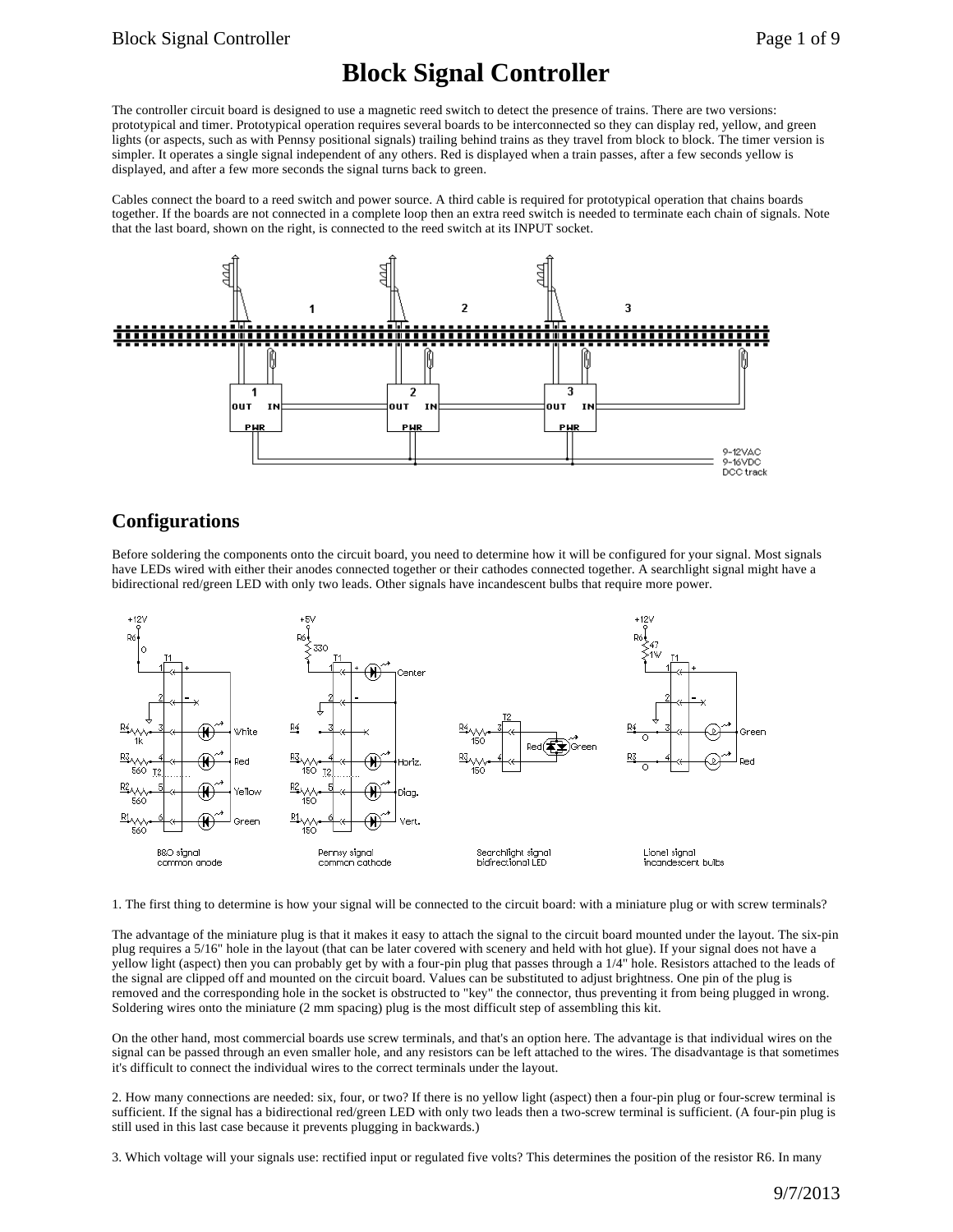#### Block Signal Controller **Page 2 of 9** and 2 of 9

cases R6 is just a (0 ohm) jumper wire that connects the rectified input voltage. Common cathode LEDs (such as on Pennsy positional signals) must use the regulated five volts, so R6 is installed in that position. Incandescent bulbs use the rectified input voltage. If they were originally powered from an AC source then R6 has a value that compensates for the voltage increase due to rectification (typically 47 ohms for 12 VAC).

4. An LED must always have a resistor connected in series. Will this resistor be mounted on the board or is it attached to the signal? If the resistor is on the board, what value is it? If you know the voltage your signal runs from (typically 12 VDC) then a brightness adjustment tool (a rheostat, which will be provided at the clinic) can be used to determine this value.

If you have any doubts about the configuration needed for your signal, have it verified by Loren Blaney.

#### **Recommended tools**

```
Your block signal
Soldering iron with small tip, holder, and sponge
Needle-nose pliers
Wire nipper (Xuron track cutter works well)
Wire stripper (for 24 gauge cables and possibly signal leads)
Bright light (for close-up soldering)
Eye protection (for close-up soldering, which can sometimes spatter)
Extension cord
Power outlet strip
Tweezers
Small screwdriver (for screw terminal, if used)
Small container for trash
Phillips screwdriver #1 (for mounting circuit board on layout)
Any kind of tape (to hold sockets straight while soldering)
Volt-ohm meter
Heat gun or cigarette lighter (for heat-shrink tubing)
Hot glue gun
"Helping hands" (to hold parts while soldering)
Opti-visor (to inspect solder joints)
```
#### **Parts**

Kit parts vary depending on the version and the requirements of your signal.

```
Quan. Item Description Supplier/Part no.
----- ---- ----------- -----------------
1 Printed circuit board and Movement Circuits<br>1 D1 Bridge rectifier. DF04M. 1A. DTP 17 Jameco 102971
             Bridge rectifier, DF04M, 1A, DIP Jameco 102971<br>Socket, IC, 14-pin DIP Jameco 112214
 1 (IC1) Socket, IC, 14-pin DIP Jameco 112214
1 c (IC2) Socket, IC, 16-pin DIP
1 C3 Capacitor, 0.1uF radial ceramic, "104" Jameco 544868<br>1 R7 Resistor, 10k ohm 1/4 W Jameco 691104
1 R7 Resistor, 10k ohm 1/4 W Jameco 691104<br>1 p R5 Resistor, 560 ohm 1/4 W Jameco 690806
 1 p R5 Resistor, 560 ohm 1/4 W Jameco 69080<br>4 + R1-R4 Resistors, 1/4 W, determine LED brightness Jameco 10664
 4 + R1-R4 Resistors, 1/4 W, determine LED brightness Jameco 10664
            Resistor, 1 W or jumper wire (see text) JB Saunders<br>Resistor, 3.3k ohm 1/4 W (for photocell) Jameco 690988
1 + R8 Resistor, 3.3k ohm 1/4 W (for photocell)
 1 t SW1 Rotary DIP Switch, 16 position Jameco 139652
 1 + S4 Socket, 2 mm six-hole JB Saunders
 2 S1 Sockets, 0.100" two-hole (REED) Digi-Key S7000-ND
 2 p S2,S3 Sockets, 0.100" three-hole (INPUT/OUTPUT) Digi-Key S7001-ND
2 p S2, S3 Sockets, 0.100" three-hole (INPUT/OUTPUT) Digi-Key S7001-ND<br>2 P1 Headers, 0.100" two-pin (9-12VAC) Digi-Key WM6002-ND<br>1 + T1 Terminal block, 4 screws Jameco 2124411
 1 + T1 Terminal block, 4 screws Jameco 2124411
            Terminal block, 2 screws
 1 + C4 Capacitor, 6.8uF 35V tantalum dipped Jameco 33873
 1 C2 Capacitor, 22uF 16V radial Jameco 1946295
             Capacitor, 470uF 35V radial
1 IC3 LM7805AC, 5V regulator, 1.5A 3ameco 924570<br>1 IC1 PIC16F684-I/P, microcontroller, programmed Jameco 312590
1 IC1 PIC16F684-I/P, microcontroller, programmed Jameco 31259<br>1 c IC2 ULN2003, Darlington driver, DIP-16 Jameco 34278
             ULN2003, Darlington driver, DIP-16
 5 Feet wire, 24 gauge, two-conductor, stranded Jameco 100299
             Feet wire, 24 gauge, two-conductor, stranded Jameco 100299<br>Headers, 0.100" three-pin
2 p P2,P3 Headers, 0.100" three-pin \frac{1}{2} Digi-Key WM6003-ND<br>1 Magnetic reed switch Digi-Key HE503-ND
1 Magnetic reed switch Digi-Key HE!<br>1 3/16" heat-shrink tube, 1-1/4" long, clear JB Saunders
             3/\overline{16}" heat-shrink tube, 1-1/4" long, clear
 4 Wood screws, #4 1/2" Phillips McGuckin Hardware
4 Spacers, mounting, 5/32" #4 JB Saunders sold out<br>8 Rare earth magnets, rod 1/8x1/8" Magcraft.com NSN0658
             Rare earth magnets, rod 1/8x1/8" 1/2 Foot jumper wire, bare copper
 2 Feet solder, rosen-core
    t timer version
```
p proto version

+ option

c unused by common cathode and bidirectional red/green LEDs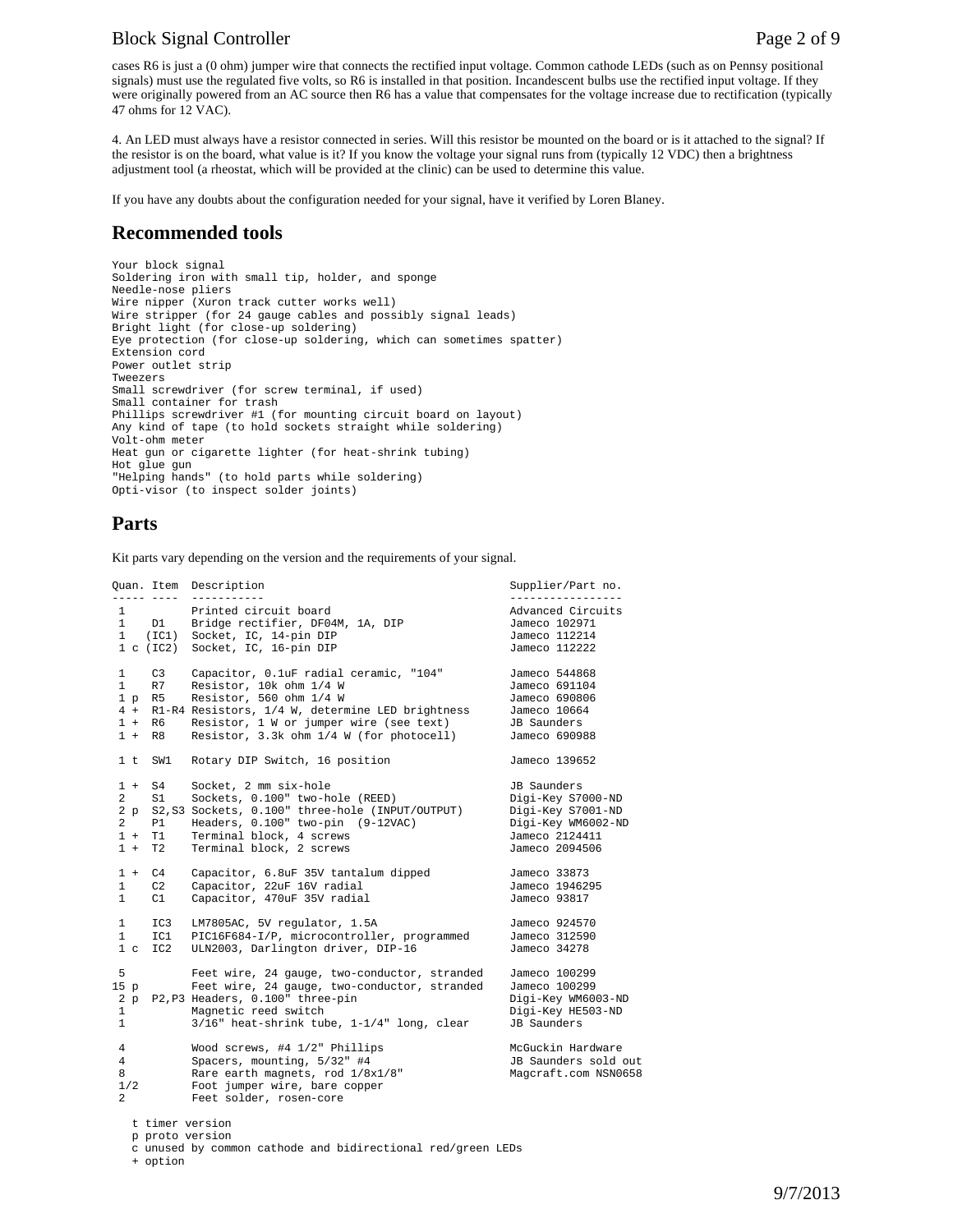## **Circuit board**

You might like to work of a sheet of paper taped to the table under a bright light. Also, it's probably a good idea to wear safety glasses to protect against possible solder spatters.

The parts list is in the recommended order of assembly, which is basically to solder on the shorter parts first.

NOTE: Components are inserted on the side of the board with the most metal, which might be opposite of what you expect. The solder side is labeled SOLDER SIDE.

1. If your signal has LEDs wired in the COMMON CATHODE configuration or if it has a BIDIRECTIONAL red/green LED then do NOT install the 16-pin socket for IC2. Instead, install the four jumper wires on IC2 as shown in the diagram. Bend the leads to hold the jumpers in place, but don't solder them yet.

2. If instead your signal has LEDs wired in the COMMON ANODE configuration or has INCANDESCENT BLUBS then install the 16-pin (longer) socket for IC2 being certain to orient it with its notch aligned with the semicircle on the board. Bend the corner pins to hold it in place, but don't solder it yet.

3. Insert the 14-pin socket for IC1 being certain to orient it correctly with its notch aligned with the semicircle on the board.

4. Insert the four-pin bridge rectifier (D1) making sure that the + and - pins go into the correct holes.

5. Solder these installed parts. Suitable solder is provided. (Never use acid flux or acid core solder on electronic devices.) It helps to anchor the board with a clamp or weight while soldering. Examine the soldered joints to make sure the solder flowed into all the gaps, and that there are no shorts. If jumpers were installed, clip off the extra leads.



6. Insert the small 0.1 ceramic capacitor (C3 "104") and bend the leads to hold it in place.

Insert the resistors by bending each lead 90 degrees with the tip of your pliers:

R7 is 10k ohms (brown, black, orange, gold).

R5 (unused in the timer version) is 560 ohms (green, blue, brown, gold).

R1-R4 are the values that determine the brightness of each LED. If your signal has resistors attached or has incandescent bulbs then use jumper wires instead of resistors.

R6 varies depending on the type of signal (see Configurations on page 1.) For common anode signals it's usually a jumper wire installed in the +8-20V position. For common cathode signals it's usually not installed, the exception being Pennsy signals. For incandescent signals it's a jumper in the +8-20V position unless the board is operated from 12 VAC, in which case a 47 ohm 1 watt resistor is used instead to reduce the rectified voltage back down to 12 VDC. If in doubt, ask Loren. Double check then solder these parts, and then trim off the extra leads.

7. For a kit with the timer option, insert the blue rotary switch. It might be necessary to first flatten the kinks in the pins. Be sure to orient it correctly with the dots aligned. Solder it.

8. If not using screw terminals then solder in the miniature six-hole socket (S4).

9. Solder in the two-hole socket (not pins, S1) at the location labeled REED. Tape can be used to hold it straight while soldering.

10. For the prototypical version, solder in the INPUT socket (S2) and the OUTPUT socket (S3).

11. Solder in the two-pin (not hole) power connector (P1, at 9-12VAC). The short ends go in the board with the long ends sticking up.

12. If you're using the screw terminals, determine if you need two, four, or six positions. Note that a signal without a yellow aspect attaches its green to the W (white) terminal. (White is on when red is off.) If all six positions are used, attach a four-terminal block to a two-terminal block, by sliding them together, before inserting them into the board. Make sure the openings for attaching wires face outward toward the edge of the board, then solder.

13. Insert the (smaller) 22uF capacitor (C2, near the label TAB). Make sure it's oriented correctly. (The minus side of the capacitor is marked with a white stripe, and its lead on the other side goes into the hole in the board marked "+".) Insert the (larger) 470uF capacitor (C1, near the label SIDE) making sure it's oriented correctly. Solder and trim.

14. (Capacitor C4 is normally not needed.)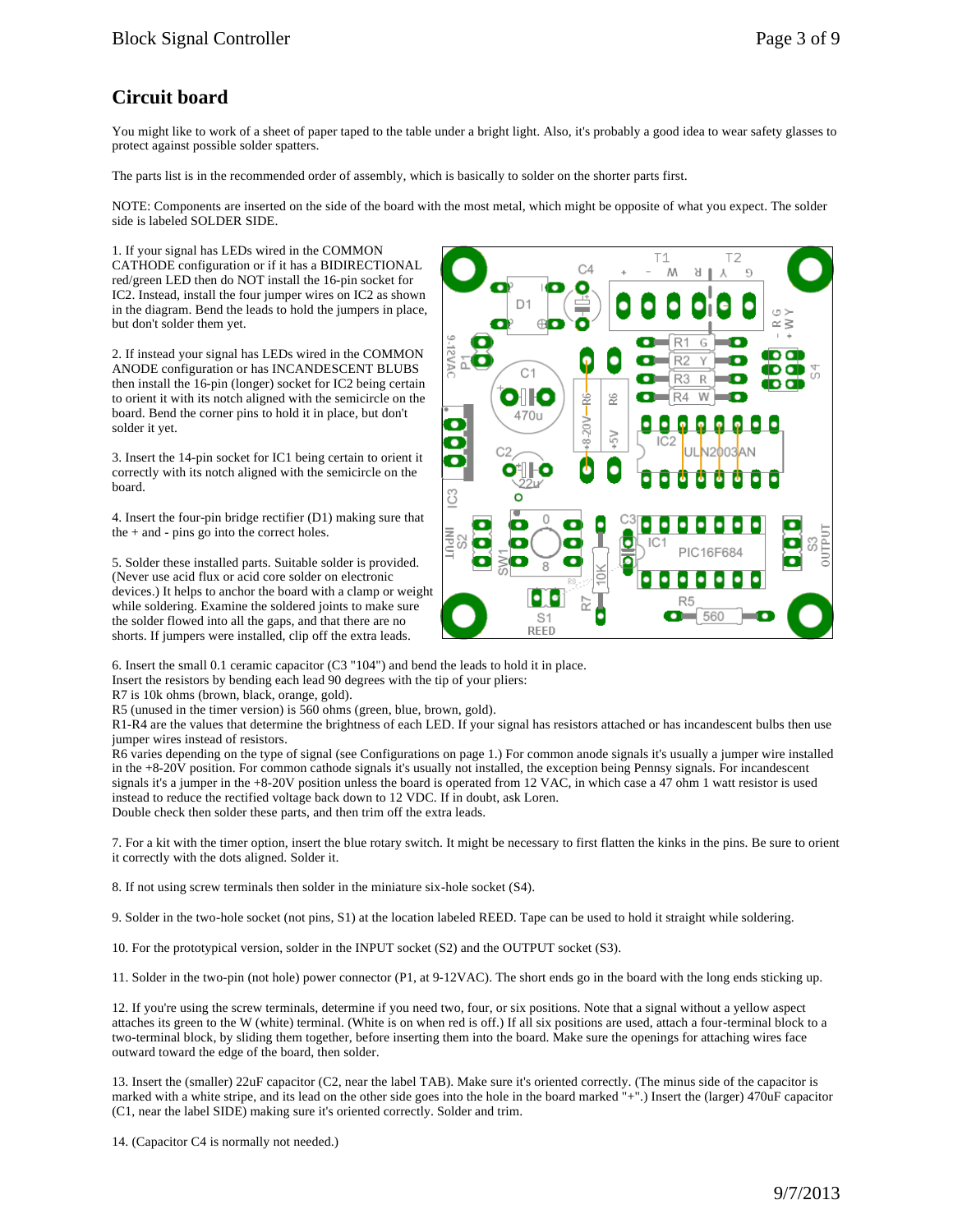### Block Signal Controller Page 4 of 9

15. Insert the three-pin voltage regulator (IC3, it looks like a big transistor). Be sure to orient it with its metal tab toward the center of the board (where is says TAB SIDE). Solder and trim.

16. Don't plug any ICs into sockets until the Testing section below.

#### **Cables**

The cable that connects the reed switch to the circuit board is made as follows.

WARNING: Never bend the leads on a reed switch without supporting them with pliers, otherwise the glass tube will very likely break. (Believe me, I know.)

1. Peel apart about 1-1/2" of the twin wires on about a one-foot length of 24 gauge cable. Trim the wires to match the leads on the reed switch. One wire will be about 3/8" shorter than the other. (It doesn't matter which lead attaches to the wire with the white stripe.) Strip 1/4" of insulation from the wires and twist the strands together.

2. Tin the leads on the wires and on the reed switch by coating them with solder.

3. Solder the wires onto the reed switch. The tinning process makes this easier. It's often unnecessary to apply more solder.

4. Encapsulate the reed switch in a piece of 3/16" heat-shrink tubing about 1-1/4" long. Use a heat gun (lighter, match, or soldering iron) to heat the tubing until it shrinks evenly around the reed switch. The tubing should not extend above the top of the glass tube.

5. Attach a two-pin connector to the wires at the opposite end of the reed switch as follows.

6. Strip 1/8" insulation off both leads of the twin-lead wire. Strip both leads at the same time using ordinary wire strippers. Tin the leads.

7. Align the stripped ends with a two-pin connector as shown in the photo. The short end of the connector is the solder end. Use a screwdriver to slightly spread the wire leads if needed to get a good alignment with the connector.

8. Solder the wires to the connector.

9. Apply a dab of hot glue to the gap between the wire leads to prevent them from ever shorting.

10. Make a power cable by cutting off a length of twin-lead wire and

attaching one end to a two-hole connector, like was done for the reed switch cable but using a two-hole connector instead of a two-pin connector.

11. For the prototypical version, make a cable that connects the INPUT to the OUTPUT of another board. Allow enough length of twin lead wire to span between signals, plus some extra. Solder the three-pin connectors onto each end. The lead with the white stripe goes to the center pin, and the other lead goes to an outer pin (it doesn't matter which). If the inputs and outputs of the boards are not connected in a complete loop then a long reed switch cable is needed that connects to the INPUT of the last board (see figure on page 1). The two pins of the reed cable can plug into either side of the three-hole socket.

### **Signal connector**

.

Skip this section if you're using screw terminals to connect your signal.

1. The order of the pins on the miniature connector is indicated on the circuit board. Signals without a yellow aspect connect green to the white (W) output. (White is on when red is off.) Soldering the pins is moderately difficult because of their small size and because the plug can easily melt.

2. Insert the plug into the socket on the board. This not only anchors it but also helps keep it from melting.

3. Twist any strands on the leads of the signal together and tin them with solder. Tin the pins on the plug, then tack the leads onto the plug. Verify that the connections are correct.

4. Remove the plug. Key it by clipping off an unused pin and inserting it into the corresponding hole in the socket.

5. Reinforce the wire connections to the plug with a dab of hot glue.



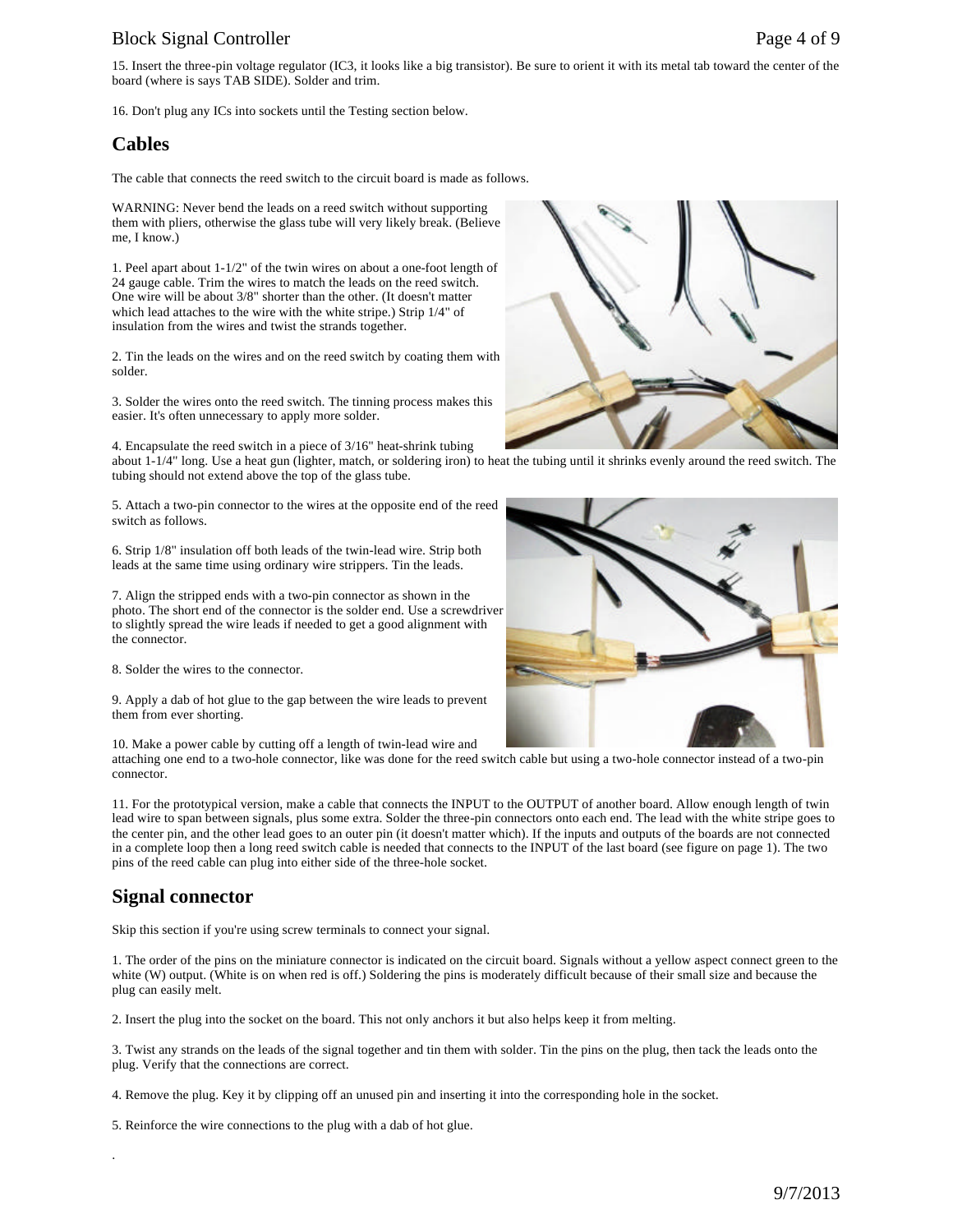#### Block Signal Controller Page 5 of 9

#### **Testing**

Before inserting the ICs, verify that everything works properly as follows.

1. Plug the power cable into the two pins extending up from the board, and connect the other end to a power source appropriate for your signal: DCC track, 9 to 12 volt AC wall transformer, or any 9 to 16 volt DC source (polarity doesn't matter).

2. With a meter verify that there are 5.0 volts between holes 1 and 14 on the socket for IC1 (they are on the end next to C3). If the voltage is wrong, do not insert the ICs until the problem is corrected.

3. Unplug the power cable.

4. Plug the ICs into their respective sockets (there is only one IC for the common cathode configuration) being sure to orient them correctly. The dimples in the ICs go next to the holes labeled "1." Make sure all the pins go into the holes.

5. Connect your signal. (A signal without a yellow lead connects its green lead to the W output--white is on when red is off.) If the signal is connected wrong, it won't damage anything (unless you connect an LED of the right polarity without a series resistor across the + and - terminals).

6. Plug the reed switch cable into the board at the label REED (S1).

7. If the rotary timer switch is installed, set it to 1. The TIME DURATION is equal to the position number times four seconds, so for this test the signal will change four seconds after being triggered. (The letter  $A = 10$ , times 4 gives 40 seconds;  $F = 15$ , times 4 gives one minute.)

8. Connect the power. The green light (aspect) should appear.

9. Use a magnet to momentarily close the reed switch. The signal should turn red.

10. If there is no rotary timer switch, such as with the prototypical version, the other aspects can be tested by connecting a reed switch to the INPUT socket, and activating it with a magnet.

### **Mounting**

1. Near the location of the signal on the layout, drill a 3/16" hole in the center of the track for the reed switch. (Three-rail track requires the hole to be off-center.) Insert the reed switch from the underside of the layout and glue (Goop) it in place. It should extend up about 1/32" below the top of the rails. A block of wood placed on the rails helps to measure this distance.

2. Attach a 1/8x1/8" super magnet, with its poles (axis) oriented up and down, under an engine at its center near the front. (For 3-rail track mount a pair of magnets side-by-side so the reed will activate when the train travels in either direction.) It might not be necessary to glue the magnet if it attaches to some metal. The magnet must pass within 1/8" of a reed switch to activate it.

3. For the prototypical version, a magnet must also be attached under a caboose (or other rear-end car) at its center near the rear.

4. Magnets should clear the tops of the rails by about 1/32". If it turns out they aren't strong enough to activate the reed switch, additional magnets can be stacked onto the originals. The magnetic fields will add.

5. For timer operation, set the rotary switch for the desired time delay, which is four seconds per position. For prototypical operation if this switch is installed, it must be set to 0.



6. Mount the circuit board under the layout near the signal using the wood screws and nylon spacers provided.

7. Connect the cables for the signal, reed switch, and power. For prototypical operation, connect the INPUT to the OUTPUT of the next board down the track, as shown in the diagram on page 1. The last board connects its INPUT to a reed switch.

As with any electronic device, it's a good idea to use a surge suppressor on the 120 VAC power line.

#### **How it works**

The software in the PIC microcontroller constantly scans for inputs 50 times per second. If a pulse is detected on the REED input, the output lines are changed to display a red signal.

Inputs from the rotary timer switch are read, and if it's not set on 0 then its value is multiplied by 200 to determine how many loops to execute before changing the outputs to yellow. This provides a delay of four seconds per switch position. If the switch is not installed, it reads as 0.

If the timer switch reads as 0 then prototypical operation is assumed, and the software waits for a pulse on the INPUT line before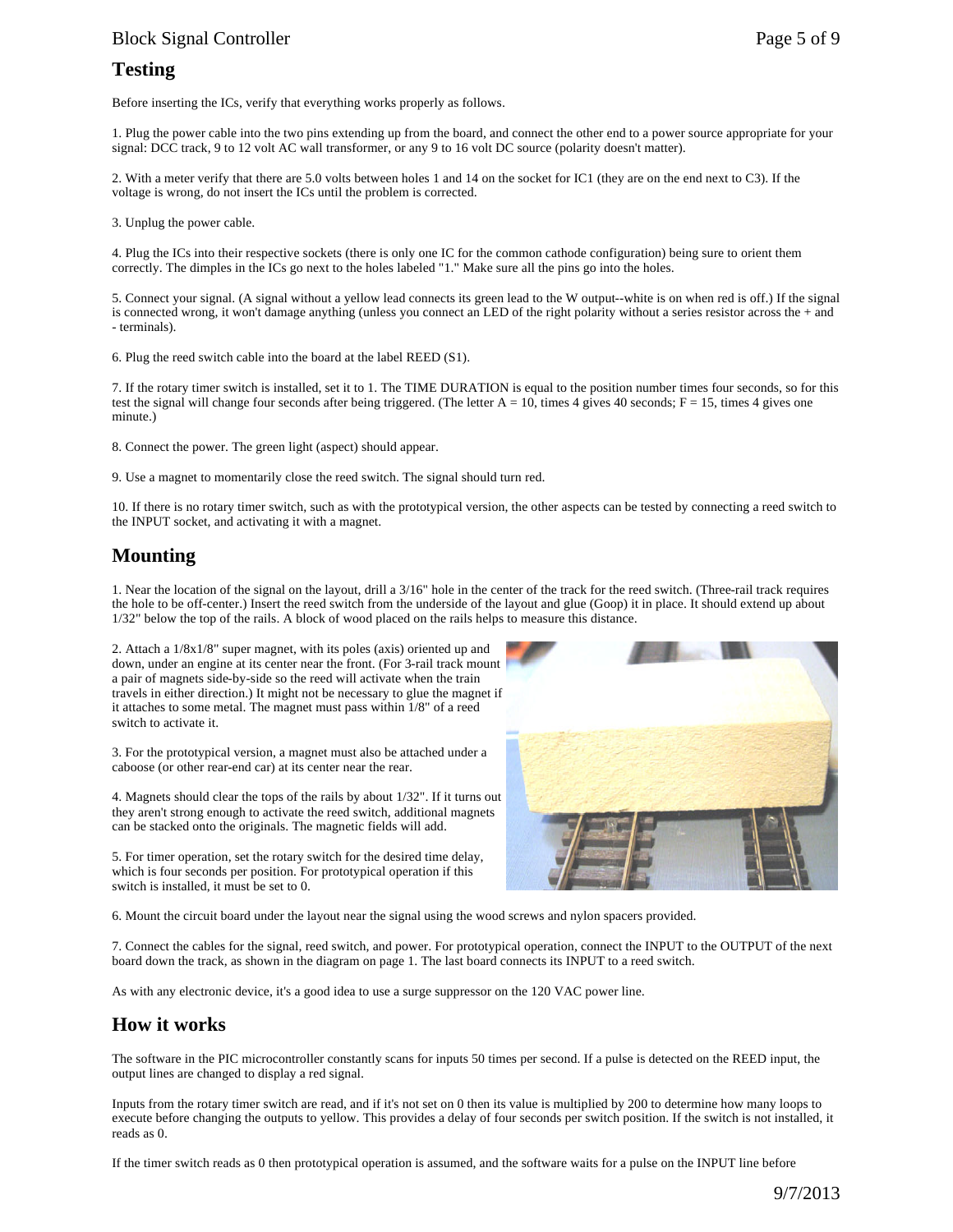#### Block Signal Controller Page 6 of 9

changing the outputs to yellow. This input pulse comes from the next board down the track. When this next board's reed switch is pulsed a second time, by a passing caboose, it pulses its OUTPUT line.

For prototypical operation, blocks are separated by reed switches. When a train enters a block, the magnet on the engine turns the block's signal red. When the train exits the block, the magnet on the caboose causes a second pulse on the reed switch at the end of the block. The control board for this reed switch then sends back a pulse to the preceding control board that changes its signal to yellow. When the caboose clears the second block, the third signal will be red, the second board receives a pulse that turns its signal yellow, and the first board receives a second pulse that turns its signal green.



The schematic diagram shows the block signal controller with both the timer and prototypical options. Outputs are configured for a B&O signal. The PIC microcontroller is at the left, the driver transistor array is at the right, and the five volt power supply is at the bottom.

The input voltage ranges for the power supply are specified for unregulated sources; 9-15VAC or 9-20VDC can be used for regulated, or measured, sources. A photocell can replace the reed switch on the timer version when used with a variation of the software. Resistor R8 is attached to the underside of the board.

-Loren Blaney (*loren.blaney@gmail.com*)

```
;BlkSig.asm 10-Jun-2013 Loren Blaney loren.blaney@gmail.com
;Controller for a model railroad block signal system with red, yellow, green,
; and white lights (aspects).
;Assemble with MPLAB IDE.
;
;REVISIONS:
;17-Jan-2013, Original sent to Doug Wright.
;17-Feb-2013, Fix white light and add demo mode.
;21-Feb-2013, Comment out demo mode, and passing caboose also turns signal red.
;10-Jun-2013, Production (PCB) version with timer switch; remove demo mode code.
;
;Reed switches are positioned between blocks.
; ########### 1 ######### 2 ########## 3 ############
;Magnets on the engine and caboose activate the reeds. 
        RADIX DEC
        ERRORLEVEL -224, -305, -302 ;TRIS, OPTION ok, ",F" is default, bank ok
                                ; suppress symbol table listing
        PROCESSOR 16F684<br>INCLUDE "P16F6
                        "P16F684.INC"
         __CONFIG_INTRC_OSC_NOCLKOUT & _WDT_OFF & _MCLRE_OFF
```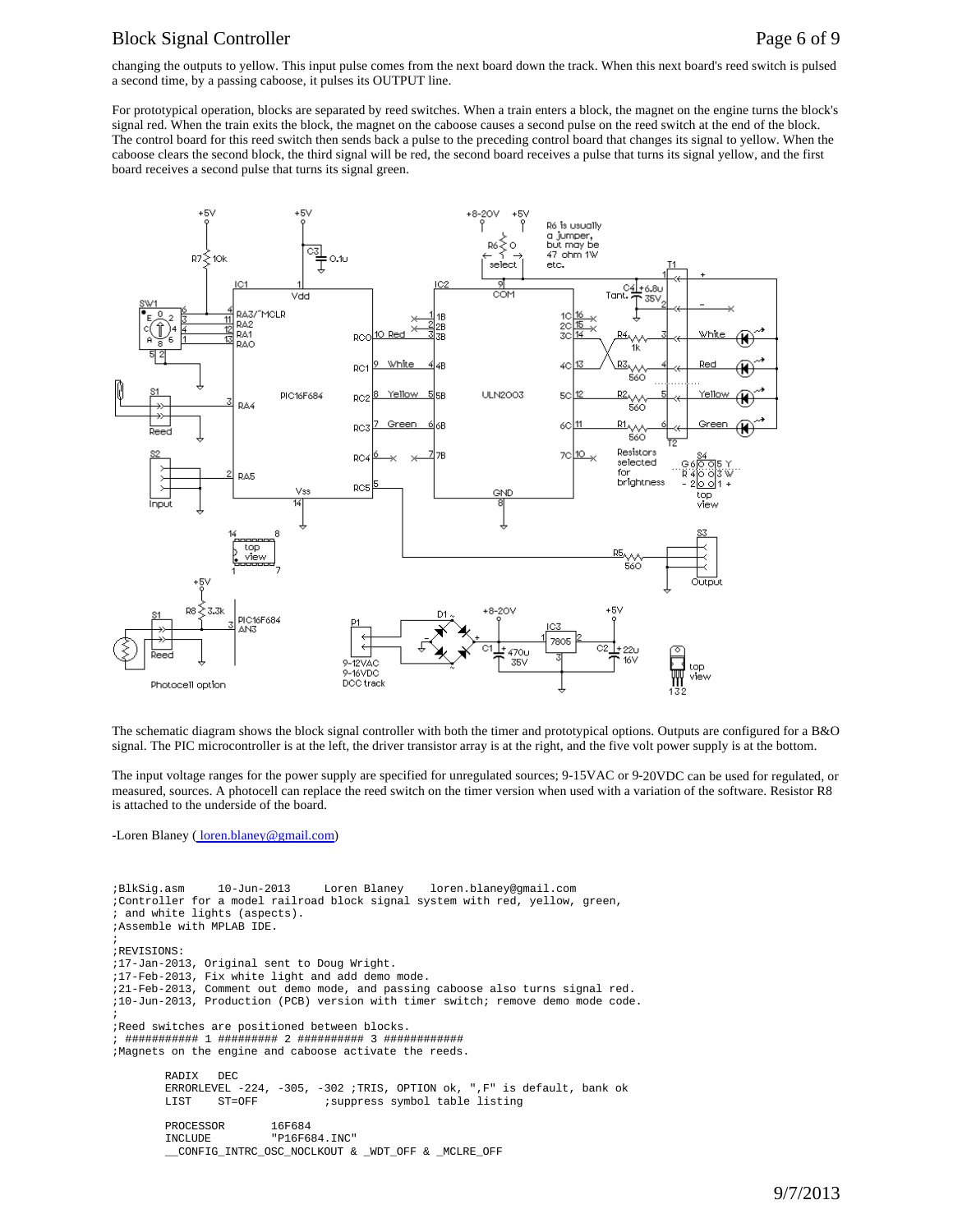# Block Signal Controller Page 7 of 9

|                                                    |                                                                                                                                                        | ; HARDWARE CONFIGURATION:                                           |                                                                                                                                                                         |  |  |  |
|----------------------------------------------------|--------------------------------------------------------------------------------------------------------------------------------------------------------|---------------------------------------------------------------------|-------------------------------------------------------------------------------------------------------------------------------------------------------------------------|--|--|--|
|                                                    | #define INPUT PORTA,5<br>#define WHITE PORTC, 1<br>#define RED PORTC, 0<br>#define YELLOW PORTC, 2<br>#define GREEN PORTC, 3<br>#define OUTPUT PORTC,5 | #define REEDIS PORTA, 4                                             | reed switch;                                                                                                                                                            |  |  |  |
| #define CF<br>#define ZF                           |                                                                                                                                                        | STATUS, $0$ ; bit $0 = carry$ flag<br>STATUS, $2:bit 2 = zero flag$ |                                                                                                                                                                         |  |  |  |
| OUTCTR<br>DLYCTR0<br>DLYCTR1<br>DLYCTR2<br>DLYCTR3 | CBLOCK 20H                                                                                                                                             |                                                                     | istart of RAM<br>joutput pulse timer<br>idelay counters                                                                                                                 |  |  |  |
| FLAGS                                              | ENDC                                                                                                                                                   |                                                                     | <i>array</i> of 8 flag bits                                                                                                                                             |  |  |  |
|                                                    |                                                                                                                                                        | #define REEDWAS FLAGS,0                                             | idetects closure of reed switches (true low)<br>#define INPUTWAS FLAGS, 1; detects negative transition of input signal<br>#define SAWENGINE FLAGS, 2 a consine detected |  |  |  |
|                                                    |                                                                                                                                                        |                                                                     |                                                                                                                                                                         |  |  |  |
|                                                    | ORG<br>GOTO                                                                                                                                            | 00H<br>RESET                                                        | ireset vector                                                                                                                                                           |  |  |  |
|                                                    | ORG                                                                                                                                                    | 04H                                                                 | interrupt vector                                                                                                                                                        |  |  |  |
| RESET                                              | MOVLW 20H                                                                                                                                              |                                                                     | ; clear bank 0 RAM from 20h to 7Fh                                                                                                                                      |  |  |  |
| RES00                                              | MOVWF FSR<br>CLRF                                                                                                                                      | INDF                                                                | ;(this initializes variables)                                                                                                                                           |  |  |  |
|                                                    | INCF                                                                                                                                                   | FSR                                                                 |                                                                                                                                                                         |  |  |  |
|                                                    | BTFSS FSR, 7<br>GOTO RES00                                                                                                                             |                                                                     |                                                                                                                                                                         |  |  |  |
|                                                    |                                                                                                                                                        |                                                                     |                                                                                                                                                                         |  |  |  |
| $\ddot{i}$                                         | MOVLW<br>MOVWF                                                                                                                                         | $--$ O $-$ GYWR<br>00101010B<br>PORTC                               | igreen and white on; others off (output high)                                                                                                                           |  |  |  |
|                                                    | MOVLW<br>MOVWF                                                                                                                                         | 07h<br>CMCON0                                                       | iselect digital I/O: comparators off                                                                                                                                    |  |  |  |
|                                                    | <b>BSF</b><br>CLRF                                                                                                                                     | STATUS,RP0<br>ANSEL                                                 | select digital I/O                                                                                                                                                      |  |  |  |
|                                                    | MOVWF                                                                                                                                                  | MOVLW 11000000B<br>TRISC                                            | set RC<5:0> as outputs;                                                                                                                                                 |  |  |  |
|                                                    | MOVWF                                                                                                                                                  | MOVLW 01111111B                                                     | enable PORTA pullups;                                                                                                                                                   |  |  |  |
|                                                    | BCF                                                                                                                                                    | OPTION_REG<br>STATUS, RPO                                           |                                                                                                                                                                         |  |  |  |
|                                                    |                                                                                                                                                        |                                                                     |                                                                                                                                                                         |  |  |  |
|                                                    | COMF<br>ANDLW                                                                                                                                          | PORTA, W<br>0FH                                                     | if no rotary switch, or switch set on "0"                                                                                                                               |  |  |  |
|                                                    | BTFSS                                                                                                                                                  | ΖF                                                                  | ; then skip to prototypical mode                                                                                                                                        |  |  |  |
|                                                    | GOTO                                                                                                                                                   | TIMERLOOP                                                           |                                                                                                                                                                         |  |  |  |
| ; PROTOTYPICAL MODE                                |                                                                                                                                                        |                                                                     |                                                                                                                                                                         |  |  |  |
| PROTOLOOP                                          |                                                                                                                                                        |                                                                     |                                                                                                                                                                         |  |  |  |
|                                                    | ; OUTPUT COUNTER<br>MOVF                                                                                                                               | OUTCTR                                                              | iif OutCnt > 0 then                                                                                                                                                     |  |  |  |
|                                                    | BTFSC ZF                                                                                                                                               |                                                                     |                                                                                                                                                                         |  |  |  |
|                                                    | GOTO OUT10                                                                                                                                             |                                                                     |                                                                                                                                                                         |  |  |  |
|                                                    | $\begin{tabular}{ll} BTFSC & ZF \\ \end{tabular}$                                                                                                      | DECF OUTCTR                                                         | ; OutCnt--<br>; if OutCnt=0 then                                                                                                                                        |  |  |  |
|                                                    |                                                                                                                                                        | BSF OUTPUT                                                          | ; Output:= false (true low)                                                                                                                                             |  |  |  |
| OUT10                                              |                                                                                                                                                        |                                                                     |                                                                                                                                                                         |  |  |  |
| ; REED                                             |                                                                                                                                                        |                                                                     |                                                                                                                                                                         |  |  |  |
|                                                    |                                                                                                                                                        | BTFSS REEDIS                                                        | iif ReedIs=1 then reed is open (true low)                                                                                                                               |  |  |  |
|                                                    | GOTO RD10<br>BSF                                                                                                                                       | REEDWAS                                                             | ; ReedWas:= 1                                                                                                                                                           |  |  |  |
|                                                    | GOTO RD20                                                                                                                                              |                                                                     |                                                                                                                                                                         |  |  |  |
| RD10                                               |                                                                                                                                                        | BTFSS REEDWAS                                                       | else if ReedWas=1 then closing edge;                                                                                                                                    |  |  |  |
|                                                    | GOTO RD20                                                                                                                                              |                                                                     |                                                                                                                                                                         |  |  |  |
|                                                    |                                                                                                                                                        | BCF REEDWAS                                                         | ; ReedWas:= 0;                                                                                                                                                          |  |  |  |
|                                                    | BTFSS                                                                                                                                                  |                                                                     | SAWENGINE . if SawEngine then caboose detected                                                                                                                          |  |  |  |
|                                                    | GOTO RD15                                                                                                                                              |                                                                     |                                                                                                                                                                         |  |  |  |
|                                                    | BCF<br>BCF                                                                                                                                             | SAWENGINE<br>OUTPUT                                                 | ; SawEngine:= false<br>; Output:= true                                                                                                                                  |  |  |  |
|                                                    | MOVLW                                                                                                                                                  | 2                                                                   |                                                                                                                                                                         |  |  |  |
|                                                    | MOVWF                                                                                                                                                  | OUTCTR                                                              |                                                                                                                                                                         |  |  |  |
|                                                    | GOTO                                                                                                                                                   | RD17                                                                | : (for safety, make sure signal is still red)                                                                                                                           |  |  |  |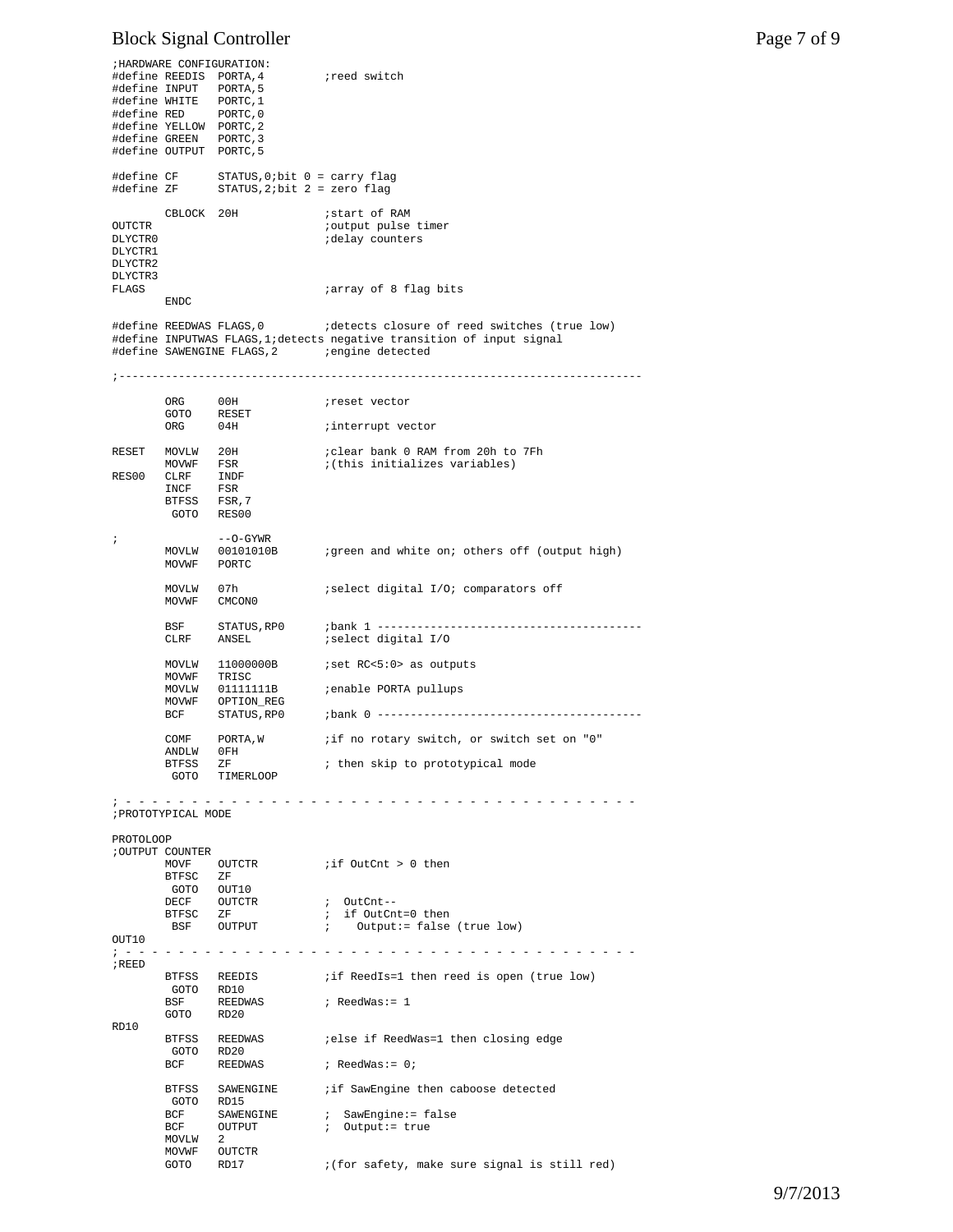# Block Signal Controller Page 8 of 9

| RD15              |                |                                    | ielse                                                           |
|-------------------|----------------|------------------------------------|-----------------------------------------------------------------|
|                   | BSF            | SAWENGINE                          | $\ddot{i}$<br>SawEngine:= true                                  |
| RD17              | BSF            | RED                                | $:$ Signal:= Red                                                |
|                   | BCF            | YELLOW                             |                                                                 |
|                   | BCF            | GREEN                              |                                                                 |
| RD20              | BCF            | WHITE                              |                                                                 |
|                   |                |                                    |                                                                 |
| ; INPUT           |                |                                    |                                                                 |
|                   |                | BTFSS INPUT                        | $i$ if Input = 1 then                                           |
|                   | GOTO           | IN05                               |                                                                 |
|                   | BSF<br>GOTO    | $INPUTWAS: Input Was := 1$<br>IN20 |                                                                 |
| IN05              |                |                                    |                                                                 |
|                   |                |                                    | BTFSS INPUTWAS; else if InputWas=1 then negative edge           |
|                   | GOTO IN20      |                                    |                                                                 |
|                   | BCF            | $INPUTWAS: InputWas := 0;$         |                                                                 |
|                   | BTFSS          | RED                                | $:$ if Signal = Red then                                        |
|                   | GOTO IN10      |                                    |                                                                 |
|                   | BCF            | RED                                | ; Signal:= Yellow                                               |
|                   | BSF            | YELLOW                             |                                                                 |
|                   | BCF            | GREEN                              |                                                                 |
|                   | BSF<br>BCF     | WHITE<br>OUTPUT                    | $\mathcal{F}$<br>Output:= true                                  |
|                   | MOVLW          | - 2                                |                                                                 |
|                   | MOVWF          | OUTCTR                             |                                                                 |
|                   | GOTO           | IN20                               |                                                                 |
| IN10              |                |                                    | ; else (Signal must be yellow)                                  |
|                   | BCF<br>BCF     | RED<br>YELLOW                      | ; Signal:= Green                                                |
|                   | BSF            | GREEN                              |                                                                 |
|                   | BSF            | WHITE                              |                                                                 |
| IN20              |                |                                    |                                                                 |
|                   | CALL           | DELAY20MS                          | ifor reed switch debounce                                       |
|                   | GOTO           | PROTOLOOP                          |                                                                 |
|                   |                |                                    |                                                                 |
| <b>TIMER MODE</b> |                |                                    |                                                                 |
|                   |                |                                    |                                                                 |
| TIMERLOOP         |                | i-O-GYWR                           |                                                                 |
|                   | MOVWF          | GREEN0 MOVLW 00101010B<br>PORTC    | igreen and white on; others off (output high)                   |
|                   |                |                                    |                                                                 |
| GRN05             |                | BTFSC REEDIS                       | if ReedIs=0 then reed is closed (true low)                      |
|                   | GOTO           | GRN05                              | wait for train                                                  |
| RED0              |                |                                    |                                                                 |
|                   | MOVWF          | MOVLW 00100001B<br>PORTC           | ired on: others off (output high)                               |
|                   |                |                                    |                                                                 |
|                   | COMF           | PORTA, W                           | iread rotary timer switch (true low signals)                    |
|                   | ANDLW          | OFH                                | iget timer bits                                                 |
|                   | BTFSC          | ZF                                 | ;no delay if 0                                                  |
|                   | GOTO<br>MOVWF  | RED30<br>DLYCTR3                   | inumber of 4-second periods to delay                            |
|                   |                |                                    |                                                                 |
| RED05             | MOVLW          | 200                                | $1200 * 20$ ms = 4000 ms = 4 sec                                |
|                   | MOVWF          | DLYCTR2                            |                                                                 |
| RED10             | CALL           | DELAY20MS                          |                                                                 |
|                   | BTFSS<br>GOTO  | REEDIS<br>RED0                     | : (retriggerable timer) restart for caboose                     |
|                   |                | DECFSZ DLYCTR2                     | ;loop for 4 seconds                                             |
|                   | GOTO           | RED10                              |                                                                 |
|                   |                |                                    |                                                                 |
|                   | DECFSZ         | DLYCTR3                            | inext 4-second period                                           |
| RED30             | GOTO           | RED05                              |                                                                 |
| XELLOWO MOVLW     |                | 00100110B                          | <i>i</i> yellow and white on; others off (output high)          |
|                   | MOVWF          | PORTC                              |                                                                 |
|                   |                |                                    |                                                                 |
|                   | COMF           | PORTA, W<br>0FH                    | iread rotary timer switch (true low signals)<br>iget timer bits |
|                   | ANDLW<br>BTFSC | ΖF                                 | ; no delay if 0                                                 |
|                   | GOTO           | YEL30                              |                                                                 |
|                   | MOVWF          | DLYCTR3                            |                                                                 |
|                   |                |                                    |                                                                 |
| YEL05             | MOVLW<br>MOVWF | 200<br>DLYCTR2                     | $1200 * 20$ ms = 4000 ms = 4 sec                                |
| YEL10             | CALL           | DELAY20MS                          |                                                                 |
|                   | BTFSS          | REEDIS                             | : (retriggerable timer) restart for caboose                     |
|                   | GOTO           | RED0                               |                                                                 |
|                   |                | DECFSZ DLYCTR2                     | ;loop for 4 seconds                                             |
|                   | GOTO           | YEL10                              |                                                                 |
|                   |                | DECFSZ DLYCTR3                     | inext 4-second period                                           |
|                   | GOTO           | YEL05                              |                                                                 |
| YEL30             |                |                                    |                                                                 |
|                   | GOTO           | TIMERLOOP                          |                                                                 |

9/7/2013